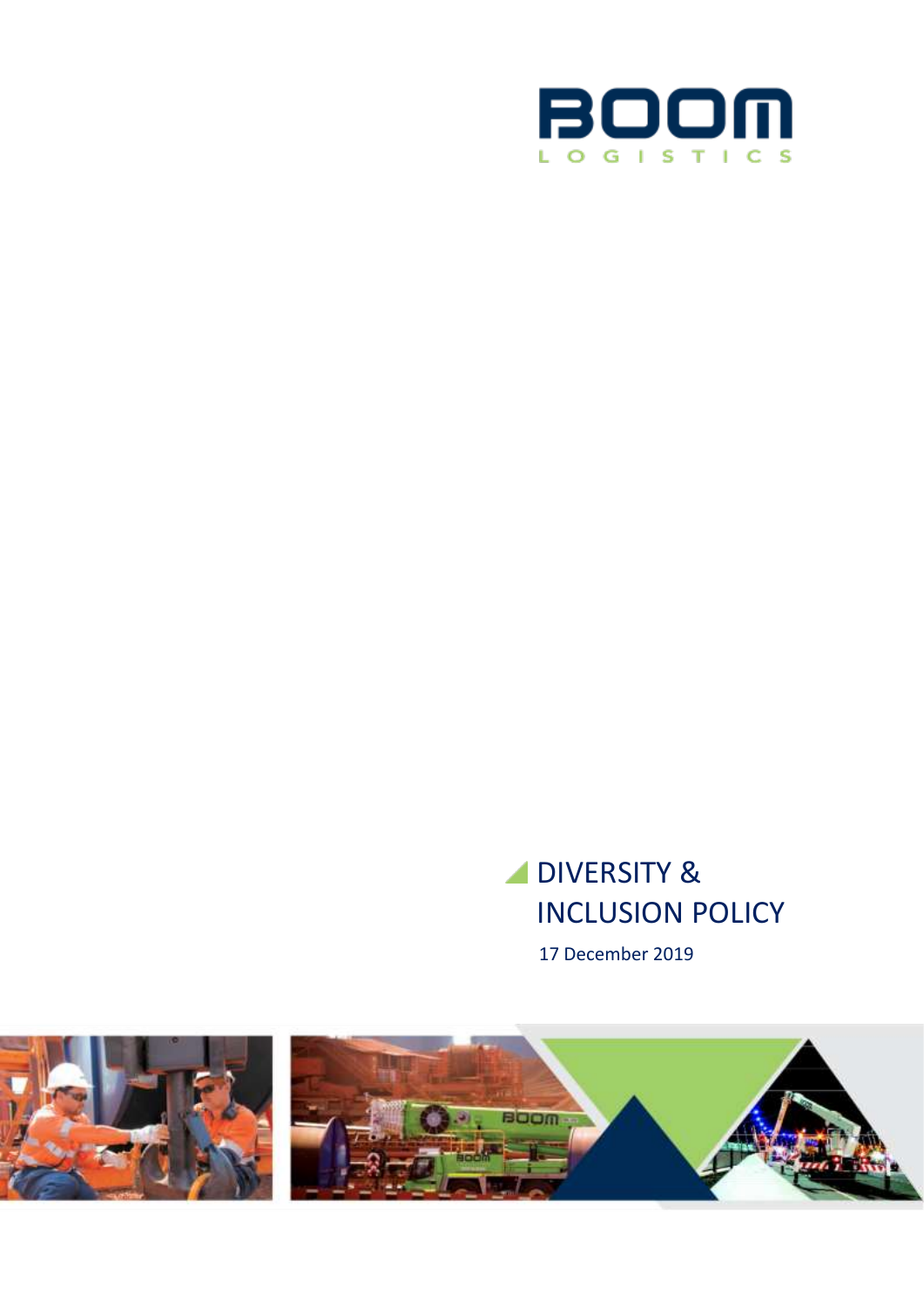

# **DIVERSITY AND INCLUSION POLICY**

## **POLICY**

The Company is committed to developing a diverse and inclusive workforce where it sources, selects, develops and retains a diverse, skilled, experienced and engaged workforce comprising motivated employees from the widest possible pool of available talent. This includes diversity of gender, age, disability, ethnicity, marital or family status, religious beliefs or cultural background, sexual orientation, gender identity and socio-economic background, perspective and experience.

We value, respect and leverage the unique contributions of our employees with diverse backgrounds, experiences and perspectives to provide exceptional services to an equally diverse community. It is our Company's objective to promote our team based on assessment of individual performance, capability and potential. Our leaders are committed to providing opportunities that allow our employees to reach their full potential irrespective of individual's background or difference.

#### **PURPOSE**

Boom is dedicated to growing a rich culture, diverse workforce and a work environment in which every employee is treated fairly and respectfully and given the opportunity to contribute to business success. Diversity in Boom refers to all characteristics that make individuals different from each other.

This Diversity and Inclusion Policy has been established to assist the Company, its officers and employees, to leverage the benefits of a diverse workforce and to contribute to the achievement of its strategic objectives by:

Communicating the Company's intent, priorities and practices so that everyone is aware of expectations and standards;

Creating greater transparency and accountability in achieving the Company's goals; and

Driving business results.

Boom understands that the wide array of experiences and individual perspectives resulting from such diversity supports our vision to be recognised as the industry leader in the provision of lifting services to the Australian market and underpins our values which define how we do business.

Customer Focus – everything begins with the customer.

Safety Always – continue our journey towards zero harm.

Developing our People – commitment to the future.

| Document No   | <b>Issue Date</b> | Page   | Revision:          |
|---------------|-------------------|--------|--------------------|
| NAT-PS-CG-012 | 17/12/19          | 2 of 7 | <b>VERSION 1.1</b> |

Any printed copy of this document is only current on the day printing and thereafter is to be verified before use. The controlled version of this document is available on the Boom Logistics Limited Intranet http://admin.boomlogistics.com.au Date printed 4-Jun-21 3:16:00 PM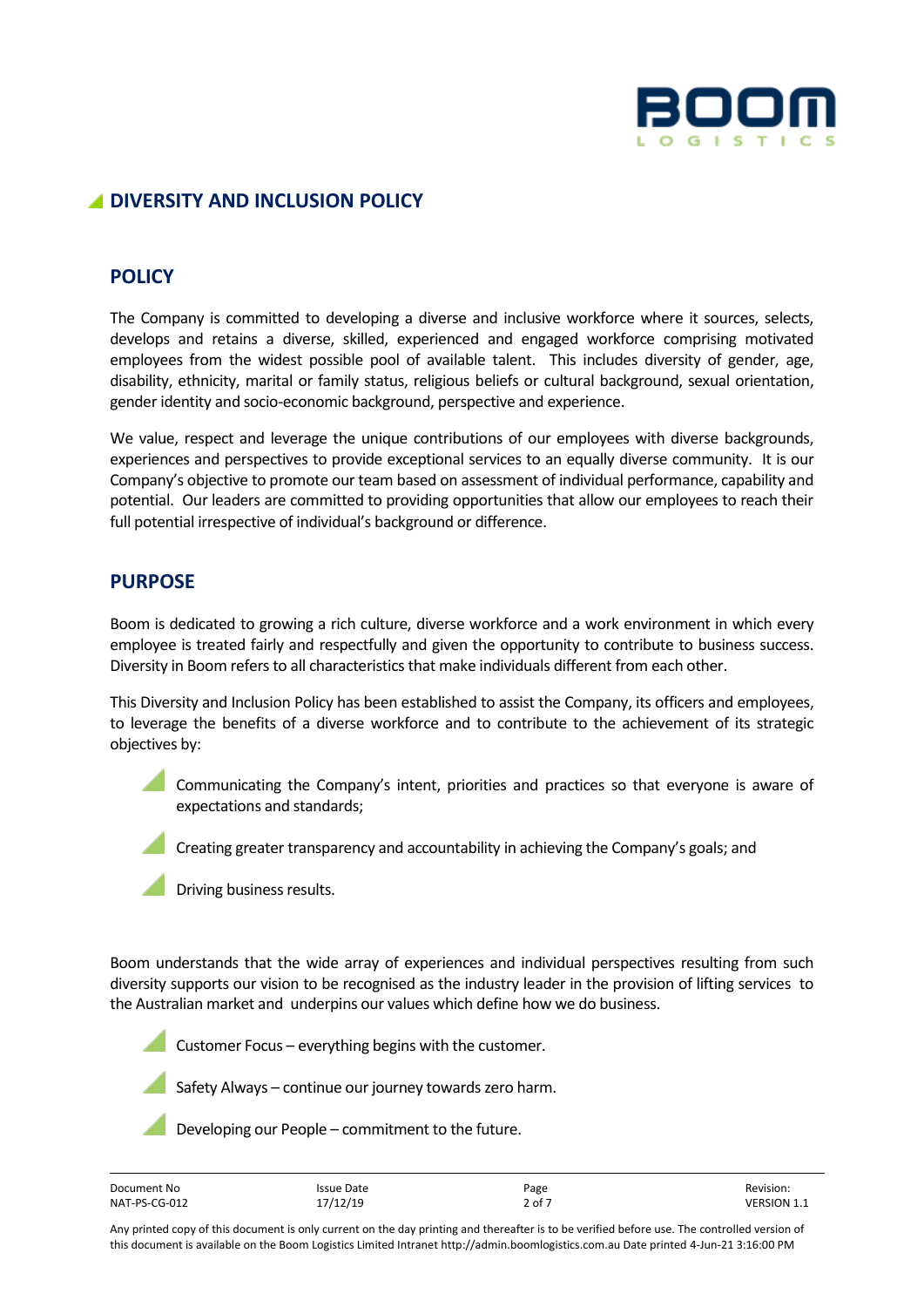

Teamwork – working together to achieve our best



Respect – for each other and all stakeholders.

The Boom values are an uncompromising foundation of our organisation, guiding our decisions, our behaviours and the way we do business to maximise returns for our shareholders.

# **SCOPE**

This policy applies to the Board, all Boom Logistics employees and any outsourced workers acting on the Company's behalf.

## **1.0 DEFINITIONS**

**1.1 ASX** means ASX Limited or, if the context requires, the securities exchange operated by it.

**Board** means the Board of Directors of Boom Logistics Limited.

**Company** refers to Boom Logistics Limited, its subsidiary companies, operating divisions and business units.

**Director** means any person who is appointed to the Board and includes alternate directors.

## **2.0 PHILOSOPHY AND PRINCIPLES**

#### **2.1 Philosophy and principles**

This Diversity and Inclusion Policy is based on the following philosophy and core principles of the Company:

The Company's culture reflects the diversity of our employees, our customers and the communities in which we operate;

Decisions about recruitment, development, promotion and remuneration (including gender pay equity) are based on performance and developing capabilities so that a diverse range of candidates are considered and guarded against conscious or unconscious biases;

The Company's business practices promote equality of opportunity throughout all aspects of the employment lifecycle and ensure that everyone enjoys an inclusive work environment where discrimination, harassment, vilification and victimisation will not be tolerated;

| Document No   | Issue Date | Page   | Revision:          |
|---------------|------------|--------|--------------------|
| NAT-PS-CG-012 | 17/12/19   | 3 of 7 | <b>VERSION 1.1</b> |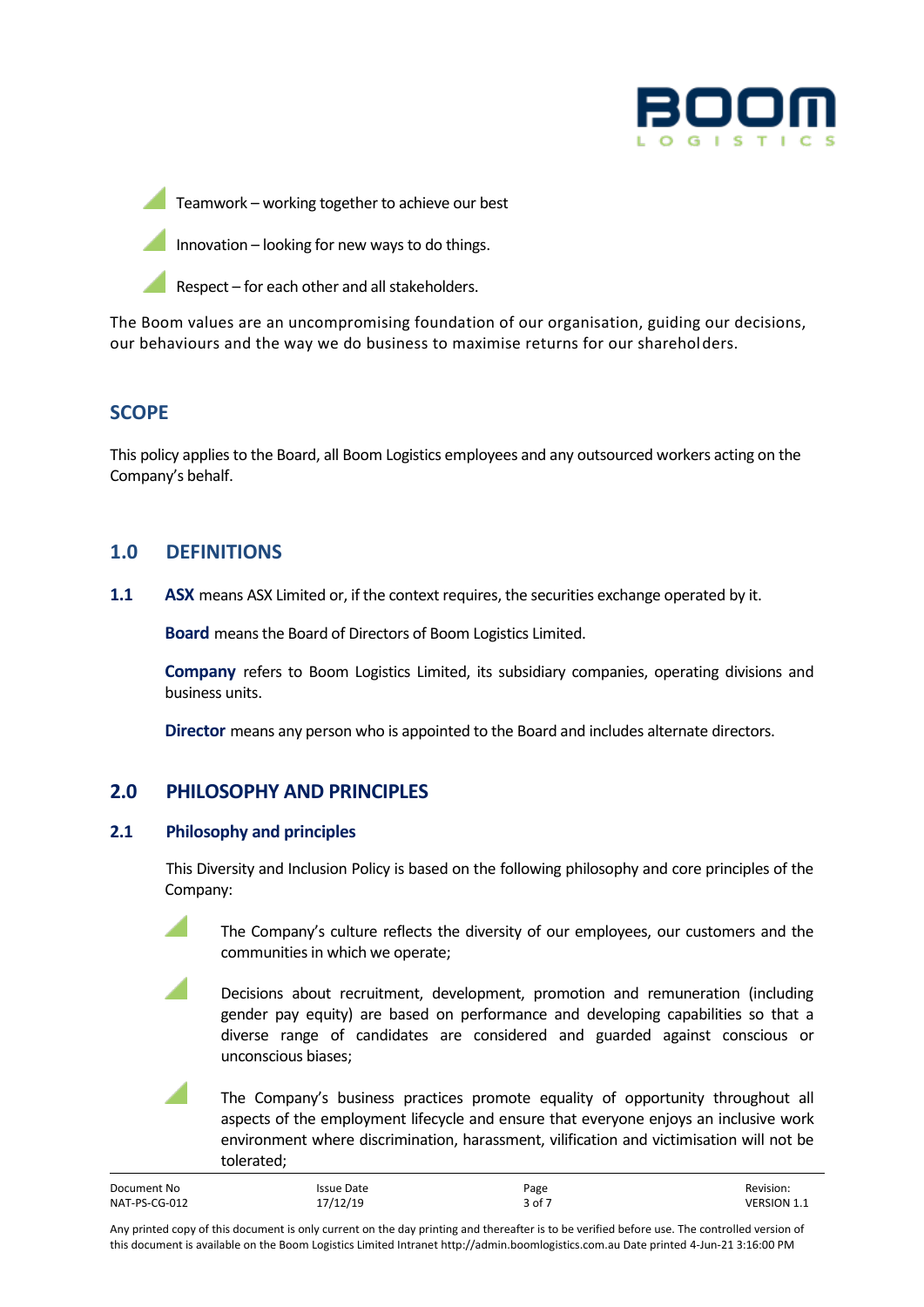

The Company will set measurable objectives for gender diversity which will be monitored and reviewed. Boom is committed to building a diverse workforce that is provided with opportunities to develop skill and experience for career advancement, learning and development.

#### **2.2 Diversity and Inclusion work programme**

To ensure the Company achieves its diversity and inclusion objectives it will:

- Identify and implement initiatives to develop a talented and diverse workforce;
- Create a supportive and understanding workplace environment in which all individuals feel welcome, respected and heard, and where they can realise their full potential

Remove barriers to achieve a genuinely diverse and talented workforce;

- Engage our workforce to ensure we identify high potential people and provide for succession planning so that we retain, train, develop, manage and fairly promote our valued employees;
- Develop employee and manager support resources to improve flexible working arrangements to support our employees, recognising that employees (male and female) at all levels may have domestic responsibilities;
- Provide the opportunity (without obligation) for parents on extended parental leave to receive staff communications and to attend company functions or training sessions;
- Review and understand the reasons for resignations so we can act to improve any aspects of employment; and
- Ensure all employees are aware of the Company's commitment to diversity and understand their own responsibilities towards enabling a diverse workforce.

## **3.0 MEASUREMENT AND REPORTING**

**3.1** The Board, will be updated of the Policy progress in the status reports. The Board will:



Review and monitor the implementation of the Diversity and Inclusion Policy;



It is the responsibility of all executives, managers and employees to comply with the Company's Diversity Policy and report any violations to record and measure the success of the policy;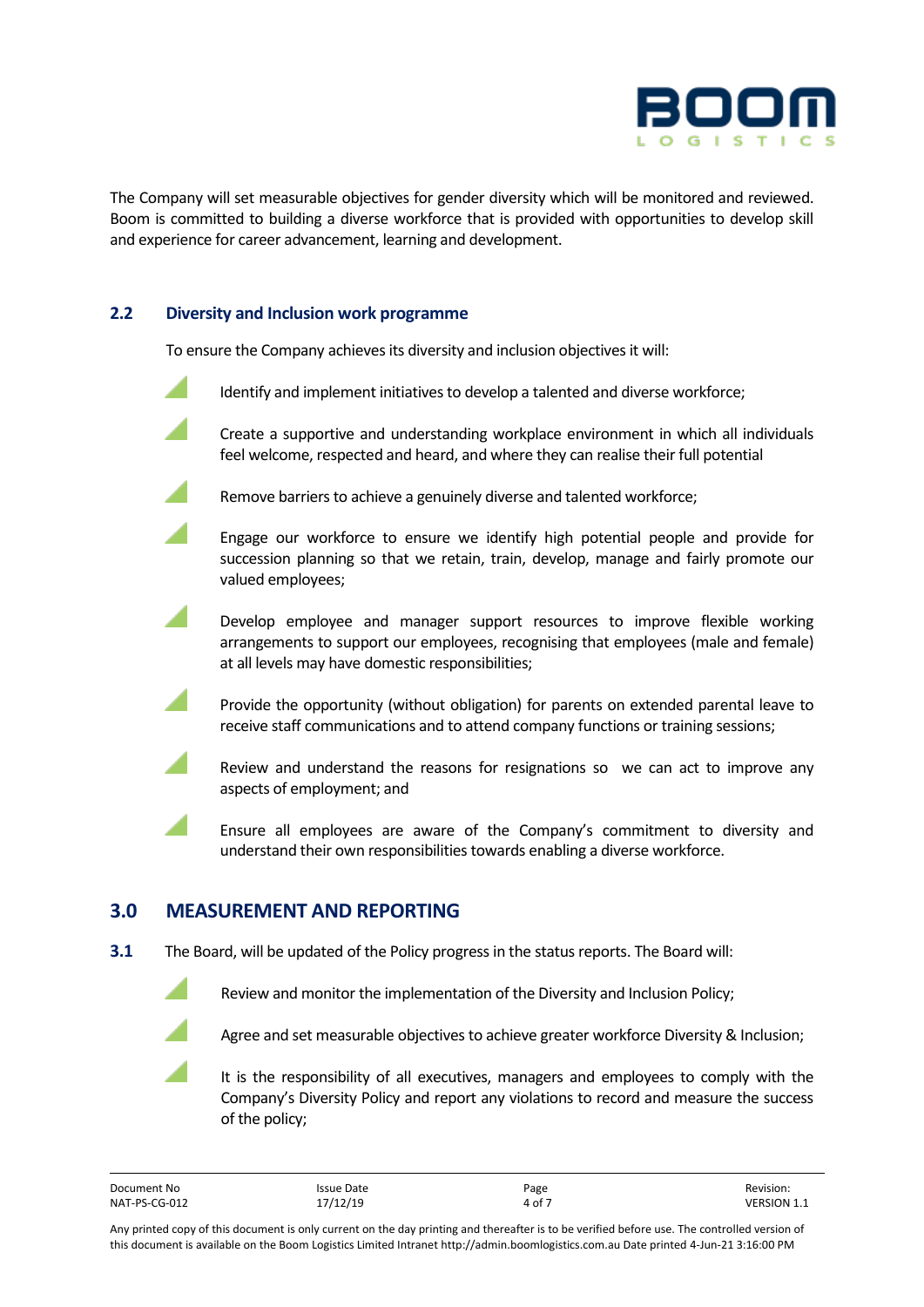

Review and assess the Company's progress and its ability to achieve the stated objectives annually; and

Report details of progress whereby the Company meets achievable and measurable objectives

## **4.0 REVIEW**

This policy will be reviewed on a regular basis (at least annually) to ensure that it aligns with the Company's values, strategic objectives and obligations and to check that it operating effectively and whether any changes are required.

## **DIVERSITY AND INCLUSION COMMITMENT**

#### **Our People**

Diversity supports and encourages an inclusive environment that embraces employee strengths and provides opportunities for all staff to reach their full potential. Diversity in the workplace assists in the recruitment process allowing for a wider workforce with an increased talent pool of skilled and experienced employees who, over time, will be supported and encouraged to pursue their career aspirations which may include senior executive and board positions. In order to attract a various range of candidates, we commit to designing and implementing new initiatives such as training & development, flexible working arrangements and career opportunities and increasing employee engagement.

Boom Logistics recognises that to create a high-performance culture our employees will need to feel inspired, engaged and empowered. Employing a diverse range of people is significant to Boom as it is central to our values and success. We value, respect and leverage the unique contributions of our employees with diverse backgrounds, experiences and perspectives to provide exceptional services to an equally diverse community. Boom is dedicated to growing a rich culture, diverse workforce and working environment in which every employee is treated fairly, respected and has the opportunity to contribute to business success.

Our approach to diversity and inclusion aims to identify and embrace the varied ideas and skills that reflect our differences. Diversity at Boom refers to all characteristics that make individuals different from each other. It includes factors such as personality, educational backgrounds, parental status, gender, sexual orientation, age, disability, ethnicity, religion and any other area of potential difference.

We recognise that:

- Diverse and inclusive teams promote innovation, performance and productivity;
- Diversity assists to attract and maintain a skilled and diverse workforce that best represents our talent to our customers and community;

| Document No   | Issue Date | Page   | Revision:          |
|---------------|------------|--------|--------------------|
| NAT-PS-CG-012 | 17/12/19   | 5 of 7 | <b>VERSION 1.1</b> |

Any printed copy of this document is only current on the day printing and thereafter is to be verified before use. The controlled version of this document is available on the Boom Logistics Limited Intranet http://admin.boomlogistics.com.au Date printed 4-Jun-21 3:16:00 PM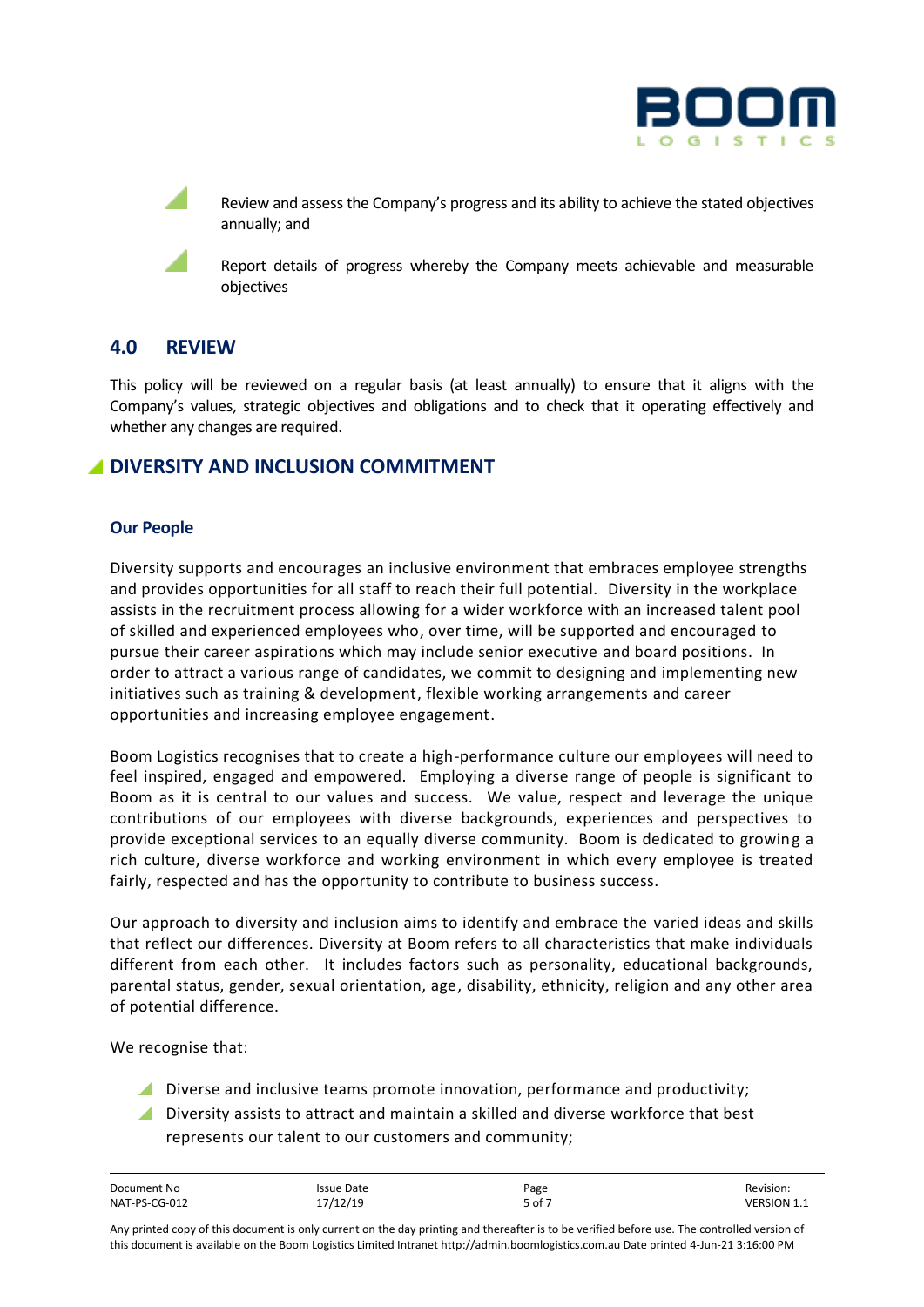

- Diverse communities provide a valuable source of talent and a wide range of benefits; and
- **A** Diversity promotes a business culture that values and engages differences by developing and offering work arrangements that meet the needs of the entire workforce.

Boom is predominately focused on four areas in the business: Gender Diversity, Local Participation; Cultural Diversity and Generational Diversity. In addition, Boom's commitment to inclusion provides support to a broad range of minority groups. Boom's commitment to diversity and inclusion in the workplace is formalised in the Company's Diversity and Inclusion Policy.

#### **Gender Diversity**

The primary aim of the Group's Diversity and Inclusion Policy is to increase and leverage the diversity that exists across the organisation. This includes increasing and retaining the number of women employed at all levels by seeking to overcome the challenges associated with the relatively small number of women entering the Crane and Industrial Services industry. It is Boom's aim to promote and maintain a work environment that values and utilises the contributions of women with diverse backgrounds and experience throughout the business.

As Boom increases female participation, we are seeking to ensure that women are represented in the operational and leadership roles in the business. Boom will endeavour to develop these individuals' skills to engage and mould the leaders of tomorrow.

Boom operates across some sectors in which female equality has traditionally lagged behind other major industries. We are committed to overcoming the challenges this presents by focusing on practical ways to attract, develop and retain female talent. Each year Boom will progress towards a balanced representation of women at a Board and Senior Management level and in other identified leadership roles.

#### **Local Participation**

Boom is committed to building long lasting relationships with our community and customers through mutual trust and respect.

We are committed to supporting the communities in which we operate by creating relationships that deliver lasting benefits. We do this by recruiting locally, partnering with local suppliers and investing in important community initiatives.

#### **Cultural Diversity**

Boom affirms its commitment to Indigenous and Torres Strait Islander employees and their communities. The nature of our operations finds us working across the urban, rural and remote

| Document No   | Issue Date | Page   | Revision:          |
|---------------|------------|--------|--------------------|
| NAT-PS-CG-012 | 17/12/19   | 6 of 7 | <b>VERSION 1.1</b> |

Any printed copy of this document is only current on the day printing and thereafter is to be verified before use. The controlled version of this document is available on the Boom Logistics Limited Intranet http://admin.boomlogistics.com.au Date printed 4-Jun-21 3:16:00 PM